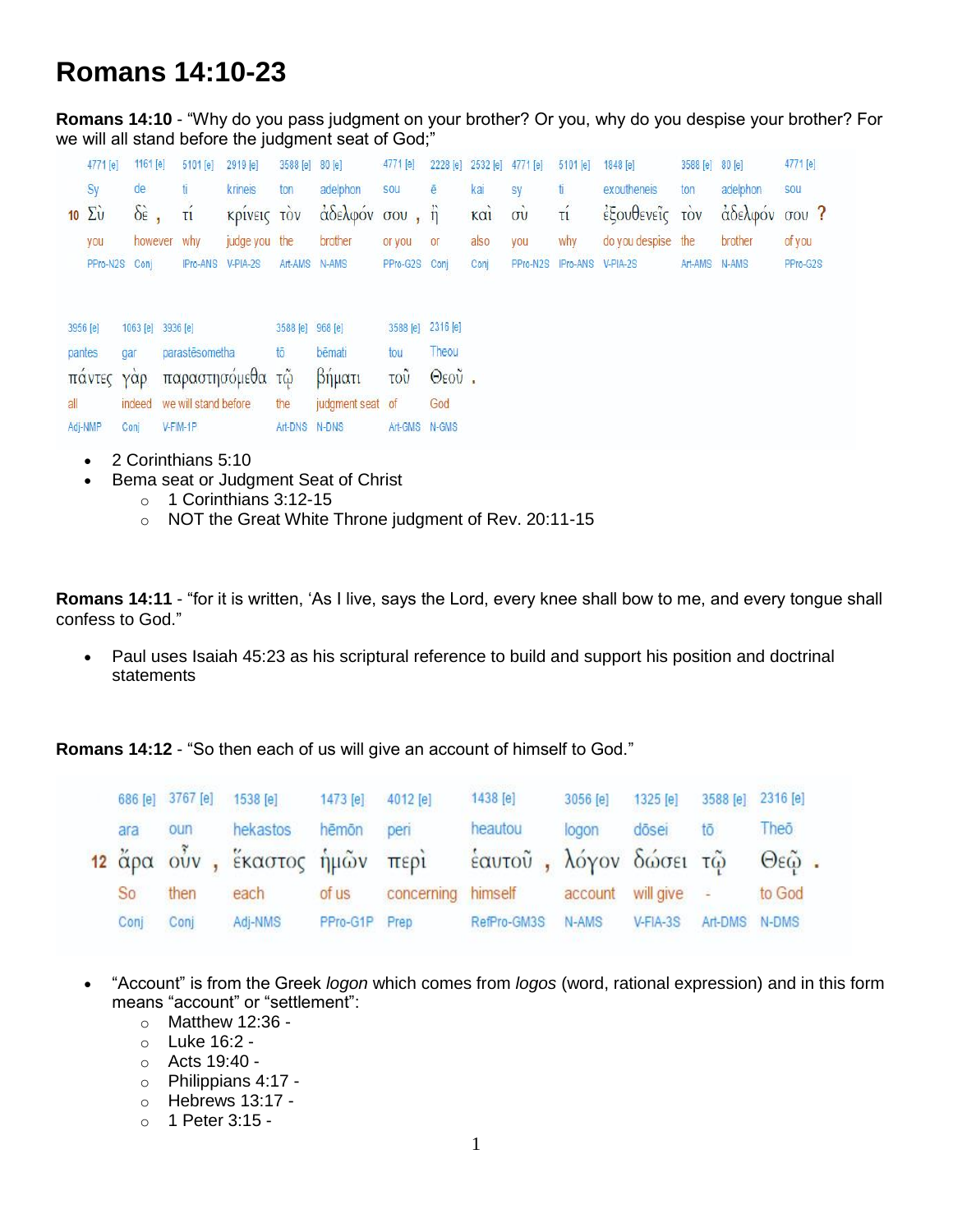- $\circ$  1 Peter 4:5 -
- Paul's point for saying we must each give an account:
	- $\circ$  Each and every individual will stand before the Lord Jesus, their creator, to explain
	- $\circ$  The person you are judging will have to account to the Lord, not you.
	- $\circ$  The "strong" believer will have to explain to the Lord their position for judging the "weak" believer (or, vice versa)
	- $\circ$  The "strong" believer will have to explain to the Lord (not the weak believer) why they felt it was appropriate to eat and drink what they did and to do what they did on "holy days"

**Romans 14:13** - "Therefore let us not pass judgment on one another any longer, but rather decide never to put a stumbling block or hindrance in the way of a brother."

|                                          | 3371 [e]      | 3767 [e]          | 240 [e]               | 2919 [e]                                         | 235 [e] | 3778 [e] | 2919 [e]          | 3123 [e] |             |     | 3588 [e] 3361 [e] 5087 [e] | 4348 [e]                            | 3588 [e] |
|------------------------------------------|---------------|-------------------|-----------------------|--------------------------------------------------|---------|----------|-------------------|----------|-------------|-----|----------------------------|-------------------------------------|----------|
|                                          | Mēketi        | oun               | allēlous              | krinömen                                         | alla    | touto    | krinate           | mallon   | to          | mē  | tithenai                   | proskomma                           | tō       |
|                                          | 13 Μηκέτι ούν |                   |                       | άλλήλους κρίνωμεν; άλλά τοῦτο κρίνατε μᾶλλον, τὸ |         |          |                   |          |             | μή  |                            | τιθέναι πρόσκομμα                   | τῶ       |
|                                          | No longer     |                   | therefore one another | should we judge but                              |         | this     | determine         | rather   | ÷           | not | to put                     | [any] stumbling block before [your] |          |
|                                          | Adv           | Conj              | RecPro-AMP            | V-PSA-1P                                         | Conj    |          | DPro-ANS V-AMA-2P | Adv      | Art-ANS Adv |     | <b>V-PNA</b>               | N-ANS                               | Art-DMS  |
|                                          |               |                   |                       |                                                  |         |          |                   |          |             |     |                            |                                     |          |
| 80 [e]                                   |               | 2228 [e] 4625 [e] |                       |                                                  |         |          |                   |          |             |     |                            |                                     |          |
|                                          | adelphō       | ē                 | skandalon             |                                                  |         |          |                   |          |             |     |                            |                                     |          |
| $\dot{\alpha}$ δελφ $\ddot{\varphi}$ , ή |               |                   | σκάνδαλον.            |                                                  |         |          |                   |          |             |     |                            |                                     |          |
|                                          | brother       | or                | snare                 |                                                  |         |          |                   |          |             |     |                            |                                     |          |

- Romans 14:13-23 is focused on the "strong" not becoming a stumbling block to the "weak"
- The Christian's freedom should be governed by the Christian's love.
- This section (14:13-14:21):

Conj N-ANS

 $N$ -DMS

- $\circ$  begins and ends warning the "strong" not to cause the weak to stumble (14:13 and 14:21)
- $\circ$  Stating twice that nothing is unclean (or, all things are clean) after the opening and right before the closing (14:14 and 14:20)
- $\circ$  Providing theology and logic for this position in verses 14:15-20.
- Notice the Greek word "krino" (*krinomen* and *krinate*) is used for "judge" and "determine"
	- $\circ$  Point" instead of using your spiritual sensitivities and theological knowledge to "judge" believers, use them to "determine" your proper course of action with your fellow believers.
- "Stumbling block" is from *proskomma* something that causes a person to trip
- "Snare" is from *skandalon* a word that began to mean "spiritual downfall" during its use in the New Testament in every case (Matt. 13:41; Rom. 9:33; 1 Cor. 1:23; Gal. 5:11; 1 Peter 2:8; 1 John 2:10; Rev. 2:14, and more). The original meaning of *skandalon* is "cause of ruin".

**Romans 14:14** - "I know and am persuaded in the Lord Jesus that nothing is unclean in itself, but it is unclean for anyone who thinks it unclean."

**Romans 14:15** - "For if your brother is grieved by what you eat, you are no longer walking in love. By what you eat, do not destroy the one for whom Christ died."